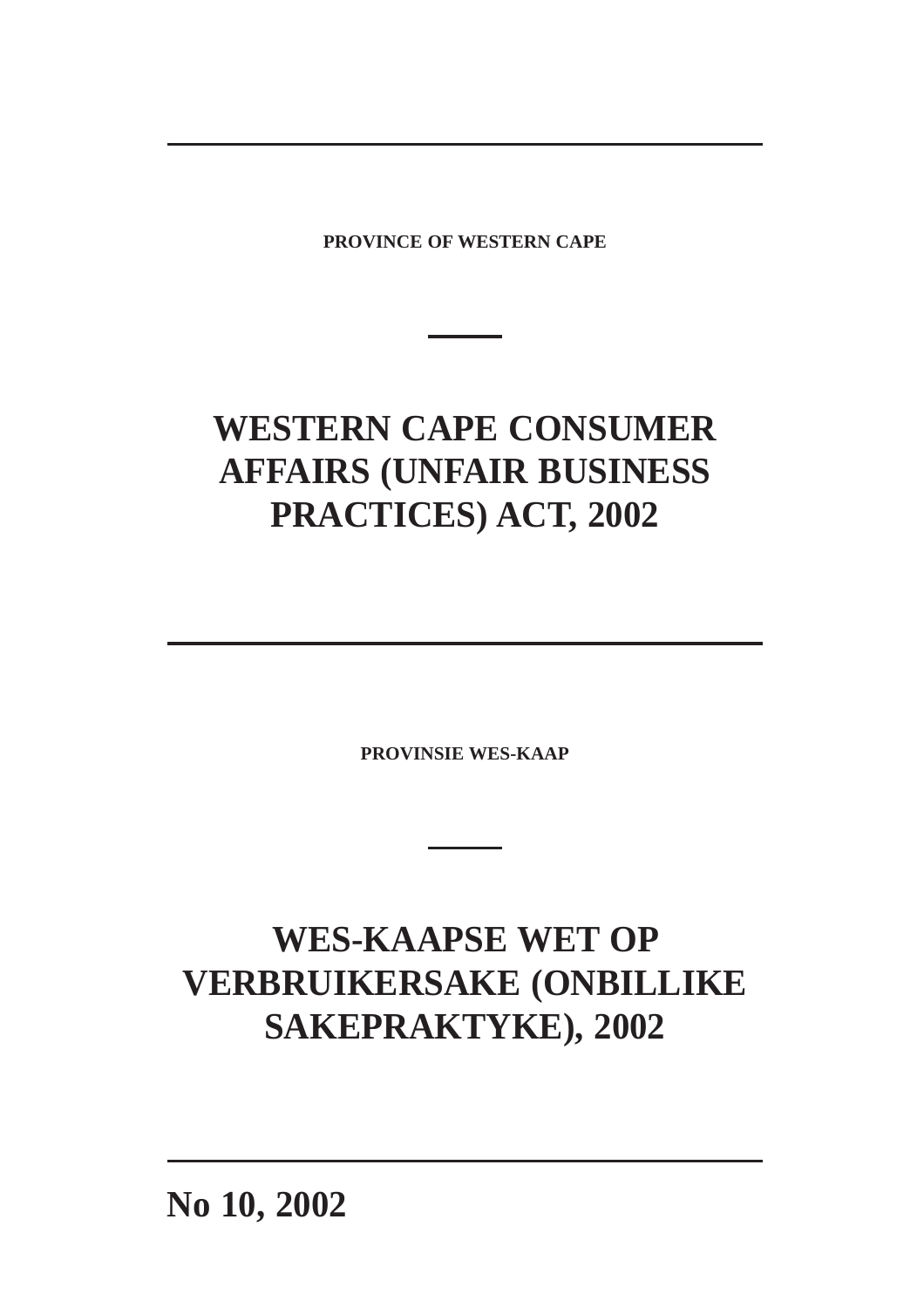## **ACT**

**To provide for the investigation, prohibition and control of unfair business practices; to establish an Office of the Consumer Protector and Consumer Affairs Tribunals; and to provide for matters incidental thereto.**

## **PREAMBLE**

WHEREAS consumers have the right not to be exploited;

AND WHEREAS consumers are inadequately protected against consumer abuse in our modern society;

**T**HEREFORE BE IT ENACTED by the Provincial Parliament of the Province of the Western Cape, as follows:—

#### **Definitions**

**1.** In this Act, unless the context otherwise indicates —

- (1) **''arrangement''** means an arrangement or undertaking negotiated and concluded by the office in terms of section 12; 5
- (2) **"business"** means-*(a)* offering, supplying or making available a commodity, or
	- *(b)* soliciting or receiving an investment;
- (3) **''business practice''** includes—

10

- *(a)* an agreement, accord or undertaking in connection with business whether legally enforceable or not, between two or more persons;
- *(b)* a scheme, practice or method of trading in connection with business, including a method of marketing or distribution;
- *(c)* advertising, a type of advertising or another means of soliciting business; 15
- *(d)* an act or omission in connection with business on the part of a person, whether acting in a representative capacity, independently or in concert with another person, and
- *(e)* any situation in connection with the business activities of any person or group of persons,

but does not include a prohibited practice as regulated by the Competition Act, 1998 (Act 89 of 1998);

- (4) **''committee''** means the standing committee of the Provincial Parliament responsible for consumer affairs;
- (5) **''commodity''** means—

25

- *(a)* any property, whether corporeal or incorporeal and whether movable or immovable, including any make or brand of commodity, or
- *(b)* any service, excluding service due in terms of a contract of employment;
- (6) **''consumer''** means a person contemplated in section 3(1);
- (7) **''Consumer Protector''** means the person appointed in terms of section 30 5(1)*(a)*;
- (8) **''investigation officer''** means an investigating officer appointed in terms of section  $10(1)$  or regarded in terms of section  $10(2)$  to have been so appointed<sup>;</sup>
- (9) **''investment''** means any money or other property or any facility intended for 35use in connection with a venture or scheme for profit, or purported to be so intended;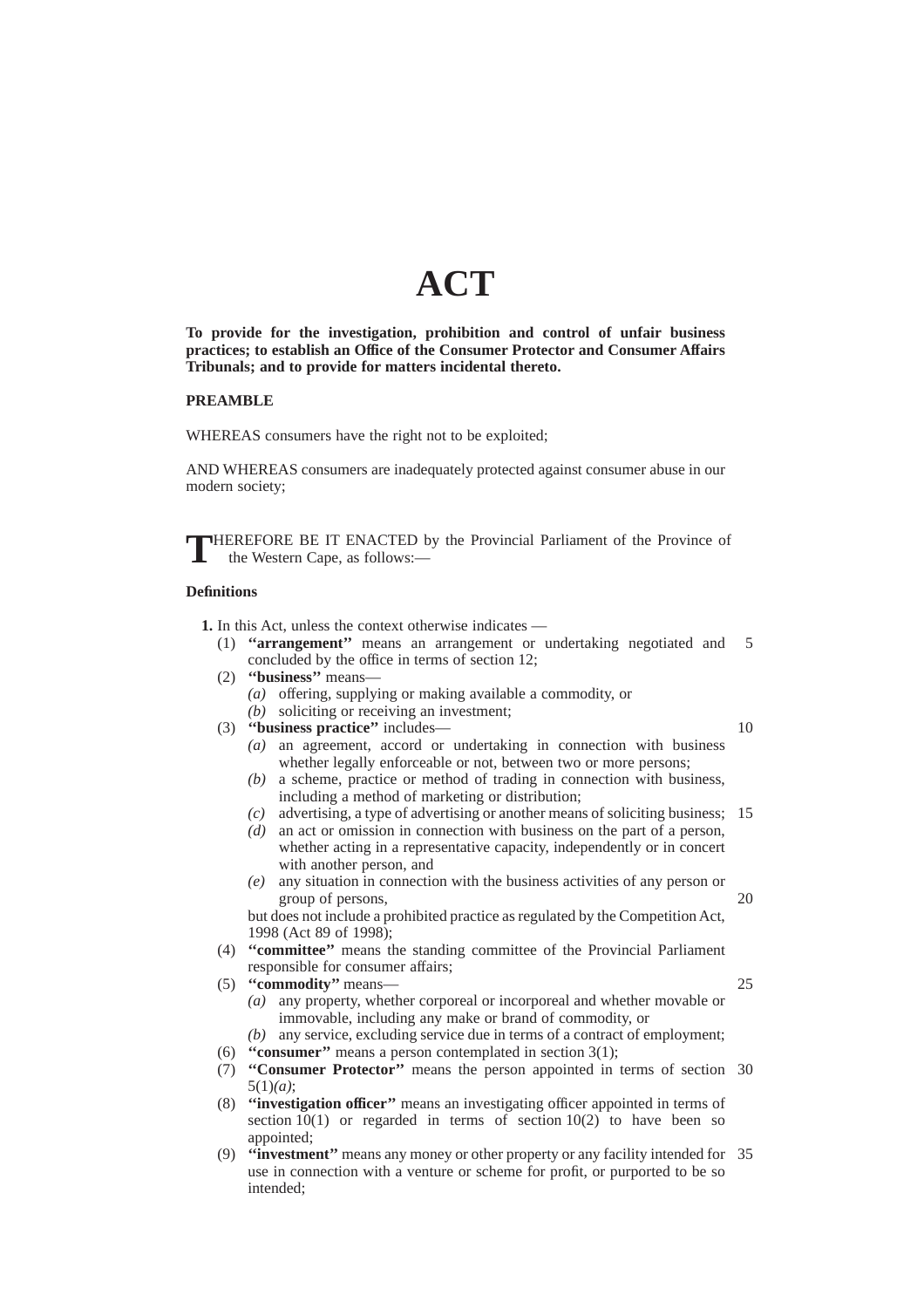- (10) **''office''** means the Office of the Consumer Protector established in terms of section 4;
- (11) **''prescribed''** means prescribed by regulation in terms of section 30 of this Act;
- (12) **''Province''** means the province of the Western Cape;
- (13) **''regulation''** means a regulation made under section 30; (14) **''responsible Minister''** means the Minister responsible for economic affairs in the Province;
- (15) **''this Act''** includes a regulation made under this Act;
- (16) **''tribunal''** means an administrative body established in terms of section 14 10 and known as a Consumer Affairs Tribunal;
- (17) **''unfair business practice''** means a business practice which, directly or indirectly, has or is likely to have the effect of—
	- *(a)* harming the relations between businesses and consumers;
	- *(b)* unreasonably prejudicing any consumer;
	- *(c)* deceiving any consumer;
	- *(d)* unfairly affecting any consumer, or
	- *(e)* unfairly discriminating against any consumer on the basis of race, gender, sex, pregnancy, marital status, ethnic or social origin, colour, sexual orientation, age, disability, religion, conscience, belief, culture, 20 language or birth.

## **Application of Act**

**2.** This Act does not apply to any business, business practice or commodity performed or supplied by a person who is a member of a profession that is regulated by a statutorily appointed body. 25

#### **Consumers**

- **3.** (1) The following are consumers for the purposes of this Act:
	- *(a)* a natural person to whom a commodity is offered, supplied or made available, if that person does not intend to use the commodity for the purpose of resale, lease, the provision of services or the manufacture of goods for gain;
	- *(b)* a natural person from whom is solicited, or who supplies or makes available, an investment, and
	- *(c)* a person whom the responsible Minister declares to be a consumer in terms of subsection (2).

(2) The responsible Minister may, with the concurrence of the committee, declare a 35 person to be a consumer by notice in the *Provincial Gazette* and may withdraw, vary or amend such a notice.

## **Establishment of Office of Consumer Protector**

**4.** (1) An office called the Office of the Consumer Protector is hereby established in the Department responsible for economic affairs in the Province. 40

(2) The functions of the office will be performed by the Consumer Protector and his or her office.

## **Consumer Protector and staff of office**

**5.** (1) Subject to the laws governing the Public Service, the responsible Minister—

*(a)* must appoint a person as Consumer Protector;

45

*(b)* may from time to time appoint an acting Consumer Protector to perform the duties of the Consumer Protector whenever the Consumer Protector is for any reason unable to perform those duties or pending the appointment of a person as Consumer Protector.

(2) The staff required for the proper performance of the functions of the office and the 50administration of this Act is appointed in terms of the Public Service Act, 1994.

(3) The Consumer Protector may, in the performance of his or her functions, also be assisted by a person or body whose service the Consumer Protector obtains for the purpose of a particular investigation.

15

5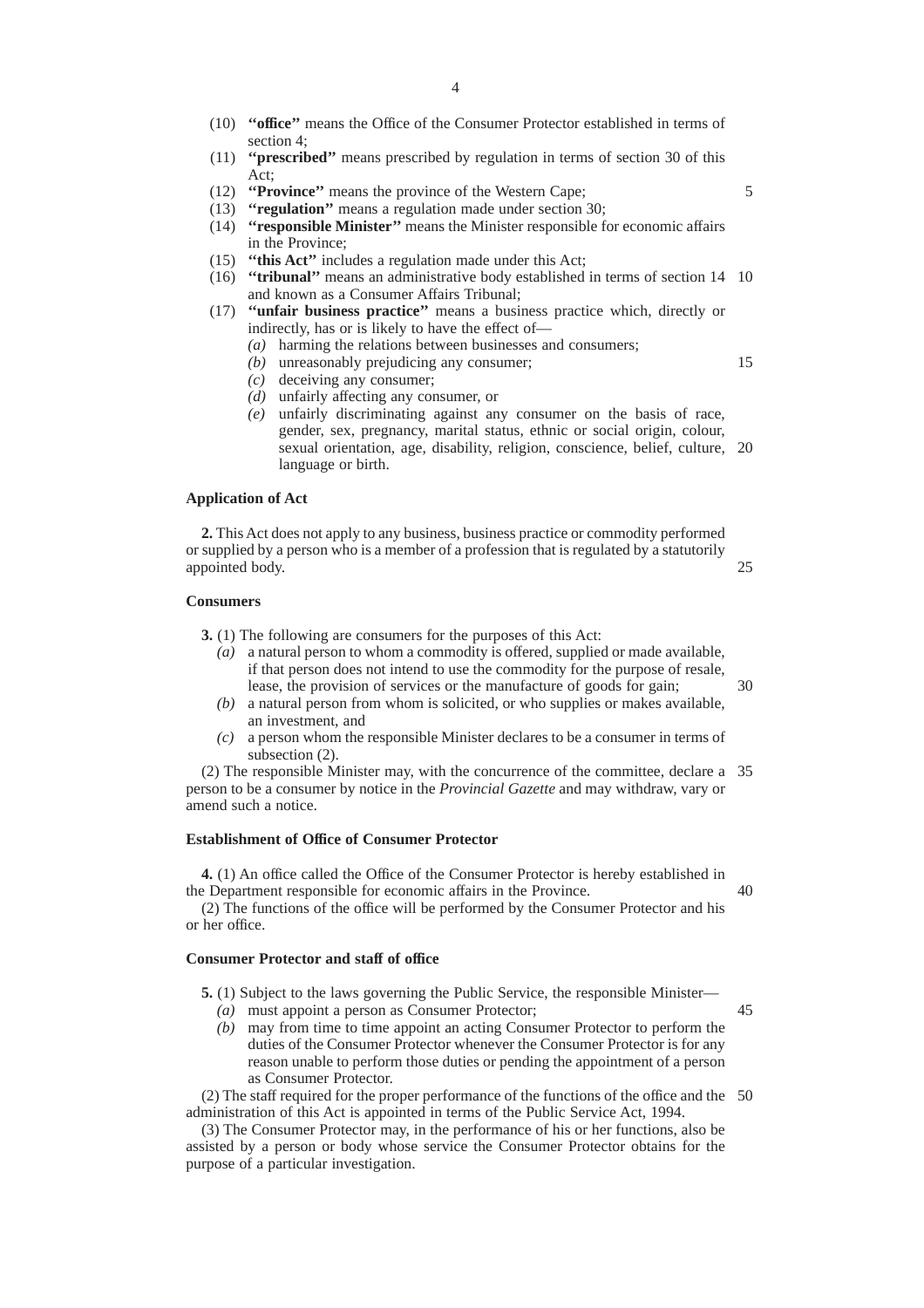(4) A person or body contemplated in subsection (3) may be paid the remuneration, allowances and expenses determined by the appropriate national department, with the concurrence of the responsible Minister.

## **Functions of office**

**6.** (1) The office must—

5

50

- *(a)* receive and investigate complaints of alleged unfair business practices which have been lodged with the office and dispose of those complaints in terms of this Act, and
- *(b)* perform the other functions assigned to it under this Act.

(2) *(a)* The office must as soon as practicable after 31 March in each year, submit to 10 the responsible Minister an annual report on its functions during the year ending on that date.

*(b)* The responsible Minister must table a copy of the annual report in the Provincial Parliament within 14 days after its receipt if the Provincial Parliament is then sitting or, if the Provincial Parliament is not then sitting, within 14 days after the commencement 15 of its next ensuing ordinary sitting.

#### **Lodging of complaints with office**

**7.** (1) Any person may lodge a complaint with the office regarding an alleged unfair business practice.

(2) A complaint contemplated in subsection (1) that is not in writing must be reduced 20 to writing by the office and be confirmed as correct and signed by the complainant.

#### **Investigations by office**

**8.** (1) The office may, where a complaint which is not manifestly frivolous or vexatious is lodged, institute any investigation that is necessary into—

- *(a)* an alleged unfair business practice which there is reason to suspect exists or 25 may come into existence, and
- *(b)* a business practice or type of business practice, in general or in relation to a particular commodity or investment or any kind of commodity or investment or a particular business or any class or type of business or a particular area, which there is reason to suspect is commonly applied for the purpose of or in 30 connection with the creation or maintenance of unfair business practices.

(2) If the responsible Minister refers a matter contemplated in (1)*(a)* or *(b)* to the office, the office must conduct an investigation into that matter.

(3) The office may by notice in the *Provincial Gazette,* make known any investigation which it is conducting, and state that any person may within a period specified in the 35 notice make written representations regarding the investigation to the office.

(4) The office may, for the purpose of an investigation, take into account any investigation carried out or finding of any measure taken by the Consumer Affairs Committee established in terms of section 2 of the Consumer Affairs (Unfair Business Practices) Act, 1988 (Act 71 of 1988), or by the national Minister of Trade and Industry 40 in terms of that Act, or by another competent authority, including an authority in another province.

(5) If the Consumer Protector is of the opinion that a complaint may more appropriately be dealt with by another competent authority, he or she may at any time refer an investigation or aspect thereof to that other authority, including an authority in 45 another province or a national authority: provided that the office may, after consultation with the authority to which the matter has been referred, at any time resume the investigation into that matter.

(6) If any competent authority refers a complaint to the office, the office must conduct an investigation into that complaint.

(7) If the Consumer Protector is of the opinion, at any time during the investigation of a complaint, that no reasonable prospect exists that such investigation will result in the institution of proceedings in a tribunal, he or she may order the termination of the investigation: provided that, if the Consumer Protector becomes aware of facts that in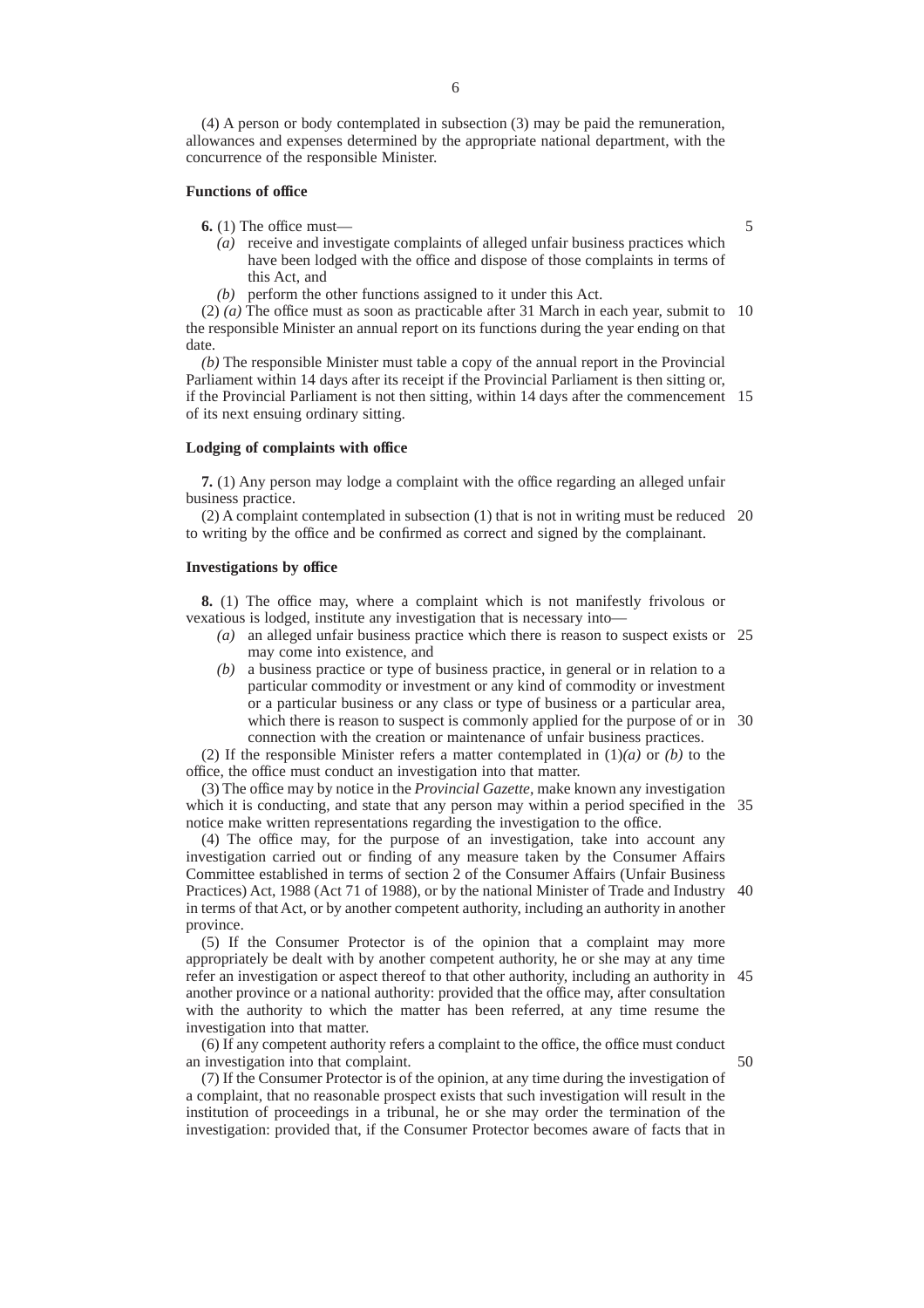the Consumer Protector's opinion may warrant the resumption of the investigation, the office may at any time resume the investigation into that matter.

(8) If the office decides not to initiate an investigation, the Consumer Protector must inform the complainant of the office's decision and of the reasons for its decision.

## **Summons and questioning of persons and production of books and documents**

5

**9.** (1) For purposes of an investigation, the Consumer Protector or a person in the service of the office authorised thereto by the Consumer Protector may—

- *(a)* summons a person who is believed to be able to furnish any information on the subject of the investigation or to have in his or her possession or custody or under his or her control a book, document or other object relating to that 10 subject, to appear before a person in the service of the office at a time and place specified in the summons, to be questioned or to produce that book, document or other object, and
- *(b)* question that person, under oath or affirmation administered by the Consumer Protector or another person in the service of the office authorised thereto by 15 the Consumer Protector, and examine or retain for further information or for safe custody that book, document or other object.

(2) A summons referred to in subsection  $(1)(a)$  must-

- *(a)* be in the prescribed form;
- *(b)* contain particulars of the matter in connection with which the person 20 concerned is required to appear;
- *(c)* be signed by the Consumer Protector or another person in the service of the office authorised thereto by the Consumer Protector, and
- *(d)* be served in the prescribed manner.
- (3) A person appearing by virtue of subsection  $(1)(a)$ —

25

35

40

*(a)* may be assisted at the examination by a person of his or her choice, and *(b)* is entitled to the prescribed witness fees.

(4) A person is guilty of an offence if he or she, having been summoned in terms of this section, without sufficient cause does any of the following—

- *(a)* fails to attend at the time and place specified in the summons or to remain in 30 attendance until the conclusion of the proceedings or until excused from further attendance;
- *(b)* refuses to take the oath or make an affirmation;
- *(c)* refuses to answer, or to answer fully and satisfactorily to the best of his or her knowledge and belief, any question lawfully put to him or her;
- *(d)* fails to produce a book, document or object in his or her possession or custody or under his or her control, which he or she was required to produce, and
- *(e)* makes a false statement to the Consumer Protector or other person designated by him or her in the service of the office, knowing such statement to be false or not believing it to be true.

(5) A person summoned to appear in terms of this section may not refuse to answer a question or to produce a book, document or object on the ground that he or she would thereby be exposed to a criminal charge: provided that, to the extent that the answer, book, document or object does expose the person to a criminal charge, no evidence thereof is admissible in any criminal proceedings against that person, except where that 45 person stands trial on a charge contemplated in subsection (4)*(c)* to *(e)*, or in section 319(3) of the Criminal Procedure Act, 1955 (Act 56 of 1955).

(6) The law regarding privilege as applicable to a witness giving evidence before, or summoned to produce a book, document or other object to, a High Court, shall apply in relation to any person summoned under this section.

## **Investigation officers**

**10.** (1) The Consumer Protector may appoint persons in the service of the office or other suitable persons as investigating officers.

(2) The Consumer Protector is deemed to be appointed an investigating officer under subsection  $(1)$ .

55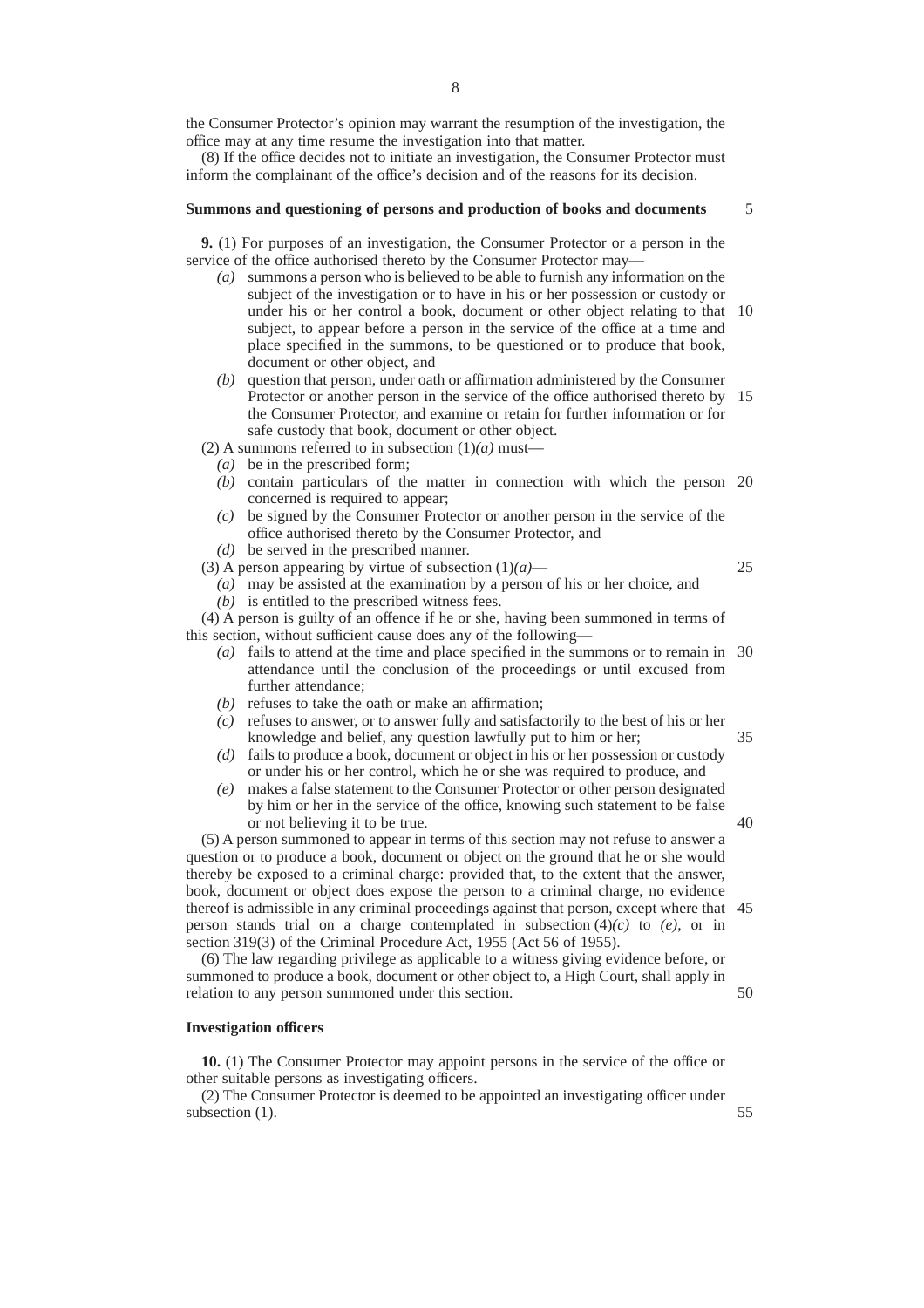(3) An investigating officer who is not in the full-time service of the State shall be appointed on the prescribed conditions and remuneration.

(4) An investigating officer must be provided with a certificate of appointment signed by or on behalf of the Consumer Protector, in which it is stated that he or she is an investigating officer appointed in terms of section 10(1) of this Act.

(5) An investigating officer must have the certificate of appointment on his or her person when performing a function in terms of this Act.

#### **Search and seizure**

**11.** (1) In order to obtain information required by the office in relation to an investigation an investigating officer may, subject to the provisions of this section, enter 10 premises on or in which a book, document or other object connected with that investigation is or is suspected to be, and may—

- *(a)* inspect or search those premises, and there make the enquiries that are necessary for the purpose of obtaining that information;
- *(b)* examine an object found on or in the premises which has or might have a 15 bearing on the investigation and request from the owner or person in charge of the premises or from any person in whose possession or charge that object is, information about that object;
- *(c)* make copies of or extracts from a book or document found on or in the premises which has or might have a bearing on the investigation in question, 20 and request from any person who is suspected of having the necessary information, an explanation of any entry therein, and
- *(d)* seize, against the issue of a receipt, anything on or in the premises which has or might have a bearing on the investigation in question, if the investigating officer needs to retain it for further examination or for safe custody. 25

(2) Unless the owner or person in charge of the premises concerned has consented thereto in writing, an investigation officer may only enter premises and exercise powers contemplated in subsection (1) under a search warrant issued by a judge or magistrate if it appears to that judge or magistrate from information given to such judge or magistrate on oath or solemn affirmation or by sworn affidavit that there are reasonable grounds to 30 suspect—

- *(a)* that an unfair business practice exists or may come into existence, and
- *(b)* that a book, document or other object which may afford evidence of that unfair business practice is on or in those premises.
- (3) A search warrant contemplated in subsection (2) must—
	- *(a)* authorise an investigating officer mentioned in the warrant to enter the premises identified in the warrant for the purpose of exercising a power contemplated in subsection (1);
	- *(b)* be executed between the hours of 07:00 and 19:00, unless the judge or magistrate authorises the execution thereof by night, and
	- *(c)* be of force until it is executed, cancelled by a judge or magistrate, or a period of one month from the day of issue expires, whichever occurs first.

(4) An investigating officer executing a search warrant under this section must, before its execution—

- *(a)* show his or her certificate of appointment to a person whose rights may be 45 affected, and
- *(b)* hand a copy of the warrant to that person.

(5) A person from whose possession or charge a book or document has been taken under this section must, as long as it is in the possession or charge of the investigating officer or of the office, be allowed on request to make copies thereof or to take extracts therefrom at any reasonable time at his or her own expense and under the supervision of that investigating officer or a person in the service of the office. 50

(6) A person is guilty of an offence if he or she—

- *(a)* obstructs or hinders an investigating officer in the performance of his or her functions in terms of this section; 55
- *(b)* during enquiries made under subsection (1)*(a)*, or having been requested to give information or an explanation under subsection  $(1)(b)$  or  $(c)$ 
	- (i) without sufficient cause refuses to answer, or to answer fully and satisfactorily to the best of his or her knowledge and belief, such enquiry or request for information, or

35

60

40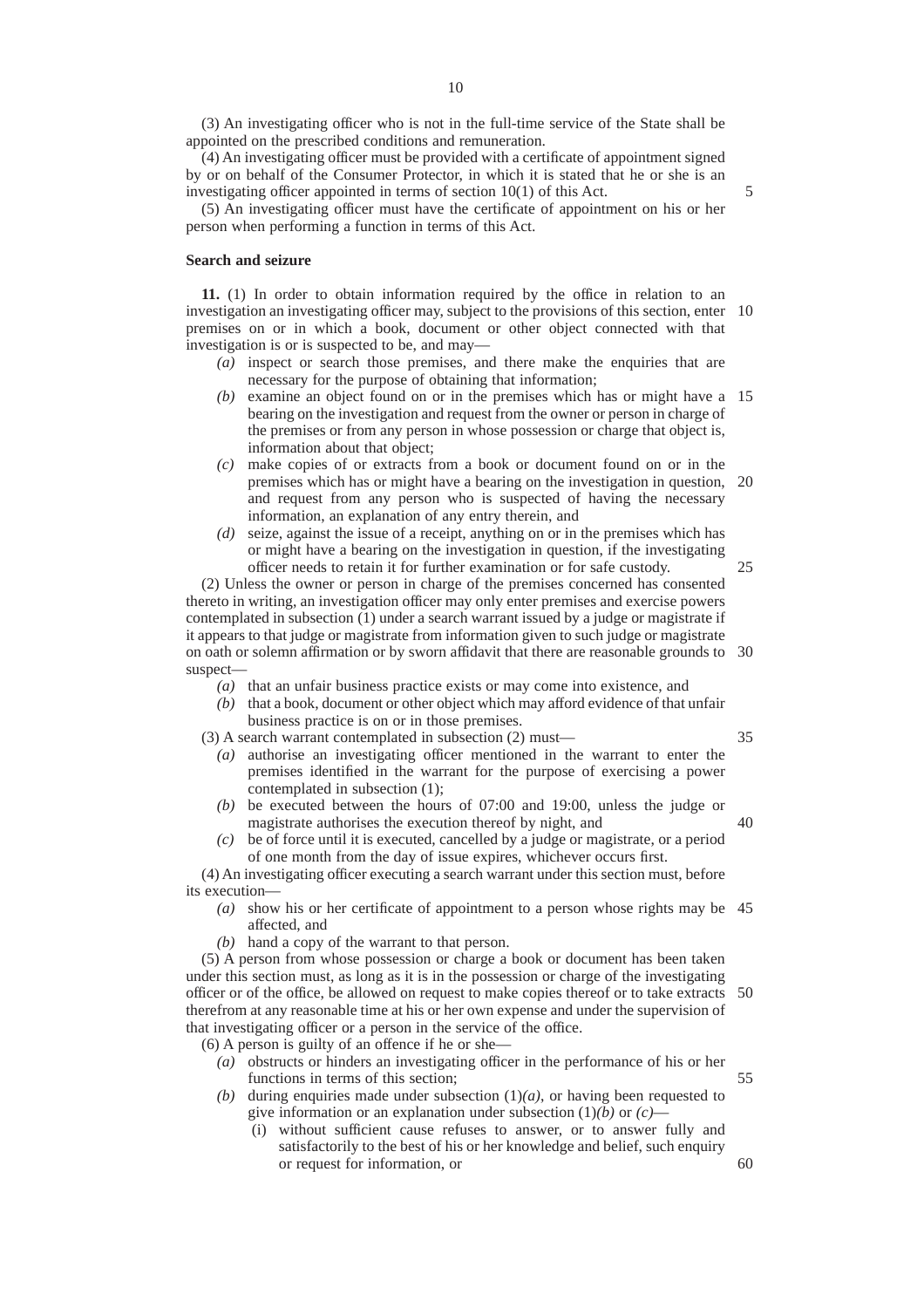- 12
- (ii) gives an answer or information or an explanation which is false or misleading, knowing it to be false or misleading.

(7) A person from whom information or an explanation is requested in terms of this section is not entitled to refuse to answer a question or to produce a book, document or object on the ground that he or she would thereby be exposed to a criminal charge: provided that, to the extent that the answer, book, document or object does expose the person to a criminal charge, no evidence thereof will be admissible in criminal proceedings against that person, except where that person stands trial on a charge contemplated in subsection (6)*(a)* or *(b)*, or in section 319(3) of the Criminal Procedure Act, 1955 (Act 56 of 1955). 5 10

#### **Negotiation of arrangements to discontinue unfair business practice**

**12.** (1) The office may negotiate and conclude an arrangement with any person for—

- *(a)* the stay or prevention of an unfair business practice;
- *(b)* the reimbursement, with interest, of affected consumers;
- *(c)* the stay or prevention of any aspect of an unfair business practice, or 15

*(d)* any other matter relating to an unfair business practice.

*(b)* must be in writing and signed by the parties thereto;

- (2) An arrangement—
	- *(a)* may be concluded at any time after the institution of an investigation, but before the making of a final order by a tribunal;

20

- *(c)* must, if proceedings have been instituted in terms of section 19 or 21(7), be subject to confirmation by a tribunal in accordance with section 22, and
- *(d)* may be confirmed by a tribunal in accordance with section 22 without proceedings having yet been instituted in terms of section 19 or 21(7).

## **Institution of proceedings upon completion of investigation**

**13.** (1) Upon completion of an investigation, the Consumer Protector may institute proceedings in the tribunal of the area concerned—

- *(a)* against the person alleged to be responsible for the unfair business practice, or
- *(b)* with a view to the prohibition of a business practice or type of business practice, in general or in relation to a particular commodity or investment or 30 any kind of commodity or investment or a particular business or any class or type of business or a particular area, which is commonly applied for the purpose of or in connection with the creation or maintenance of unfair business practices.

(2) When the office decides whether or not to institute proceedings, the Consumer 35 Protector must inform the complainant of the decision reached and the reasons for this decision.

## **Establishment of Consumer Affairs Tribunal**

**14.** (1) The responsible Minister must establish one or more Consumer Affairs Tribunals for the Province by notice in the *Provincial Gazette*. 40

(2) A tribunal must be established for the area defined in that notice.

(3) The responsible Minister may, in like manner—

*(a)* vary such an area, and

*(b)* withdraw such a notice and abolish such a tribunal.

(4) The seat or seats of a tribunal must be at such place or places as the responsible 45 Minister may from time to time determine in general or in relation to particular proceedings.

## **Appointment of tribunal members**

**15.** (1) Members of a tribunal must be appointed by the responsible Minister in concurrence with the committee.

(2) A tribunal must consist of four persons, namely—

- $(a)$  a chairperson, who must be-
	- (i) a retired judge of the High Court, or
	- (ii) an attorney, advocate, retired magistrate or a lecturer in law at a

25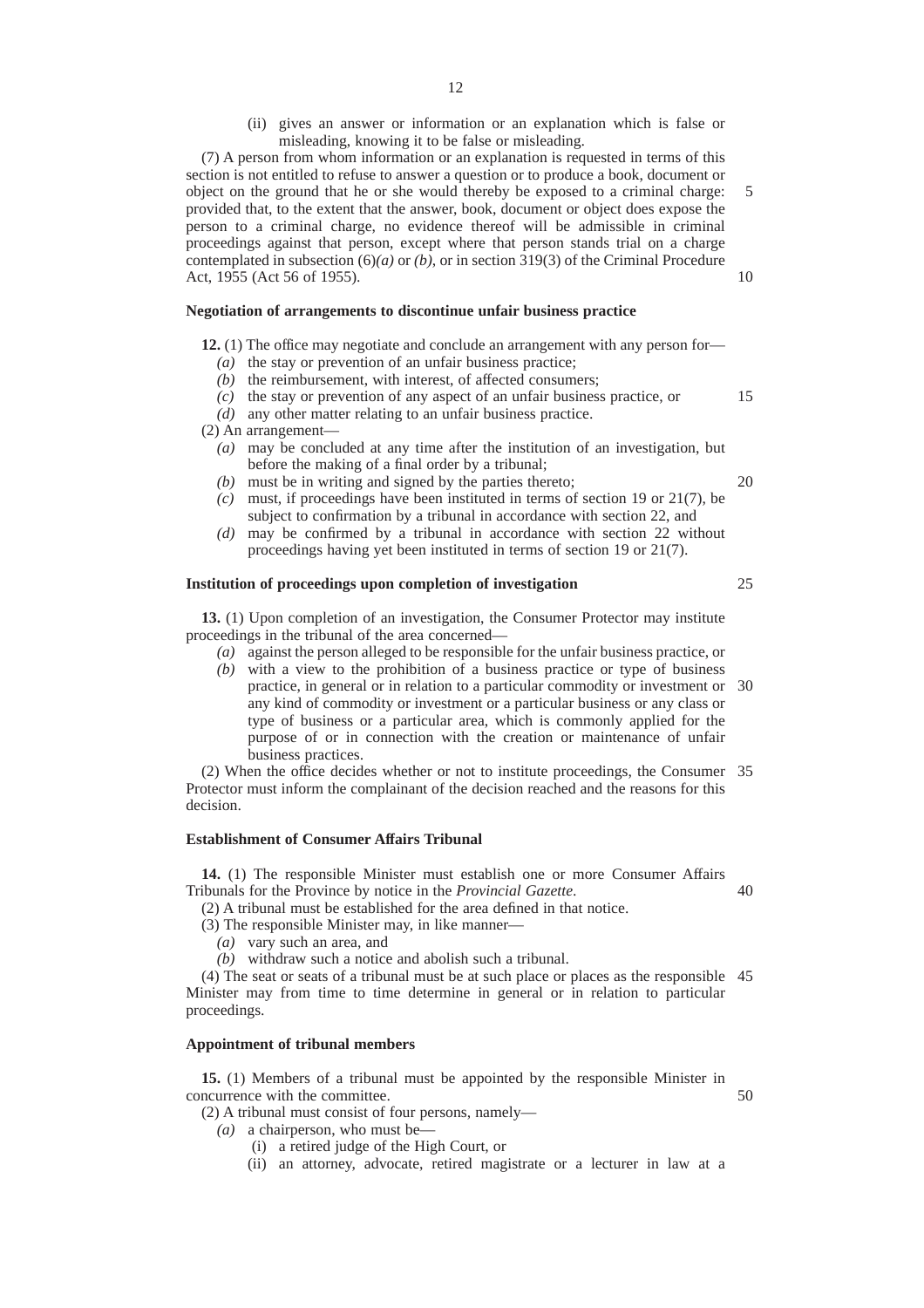university with not less than ten years cumulative experience in one or more such capacities, and

*(b)* three additional members having special knowledge or experience of consumer advocacy, economics, industry or commerce.

(3) The responsible Minister may appoint an alternate member for every member of a tribunal. 5

(4) The responsible Minister must, by notice in the *Provincial Gazette* and an advertisement in the printed media regarded as appropriate by the responsible Minister, invite interested parties to nominate candidates, within 21 days of the publication of the notice and the advertisement, for consideration as members of a tribunal.

(5) The names of the nominees must thereafter be published in the *Provincial Gazette* and the said printed media for comment.

(6) Interviews with nominees are open to the public.

(7) Interviews must be conducted by the responsible Minister, or by an official of the Department duly appointed for this purpose by the responsible Minister, and such 15 members of the committee as the chairperson of the committee, in concurrence with the responsible Minister, may appoint for this purpose.

(8) A member and an alternate member of a tribunal must, before assuming office, make or subscribe an oath or a solemn affirmation in the prescribed form before the responsible Minister.

(9) A member and an alternate member of a tribunal must be appointed for the period and be paid the remuneration and allowances determined by the responsible Minister, and the remuneration and allowances may vary for different members and alternate members, as determined.

## **Persons disqualified from being members of tribunals**

**16.** (1) A person may not be appointed or remain a member of a tribunal if he or she is not a fit and proper person or—

- *(a)* is not a citizen of the Republic of South Africa residing in the Province;
- *(b)* is a public servant;
- *(c)* at the time is, or during the preceding twelve months was, an office bearer or 30 employee of any party, movement, organisation or body of a party political nature;
- *(d)* is an unrehabilitated insolvent;
- *(e)* has at any time been convicted, whether in the Republic or elsewhere, of theft, fraud, forgery or uttering a forged document, perjury, an offence under this Act 35 or the Corruption Act, 1992 (Act 94 of 1992), or any offence involving dishonesty;
- *(f)* has at any time been removed from an office of trust on account of misconduct, or
- *(g)* is absent from two or more consecutive meetings of a tribunal without leave 40 of the chairperson.

(2) A person may not remain a member of a tribunal if he or she fails to disclose an interest which would require him or her to be recused, unless the responsible Minister, in concurrence with the committee, decides otherwise.

## **Constitution of tribunal**

**17.** (1) Subject to subsection (4), the quorum of a tribunal court consists of three members.

(2) Except where otherwise provided, a decision of the majority of members of a tribunal present is the decision of the tribunal.

(3) A member of a tribunal must recuse himself or herself from proceedings on the 50 grounds of an interest or association likely to affect his or her impartiality with regard to the matter under discussion, or which is likely to be seen to do so.

(4) If at any stage during the proceedings before a tribunal—

- *(a)* the chairperson becomes incapable of acting or is absent, the proceedings must begin afresh;
- *(b)* any other member sitting in the proceedings becomes incapable of acting or is absent, the proceedings must continue before the remaining members, and

14

25

20

10

45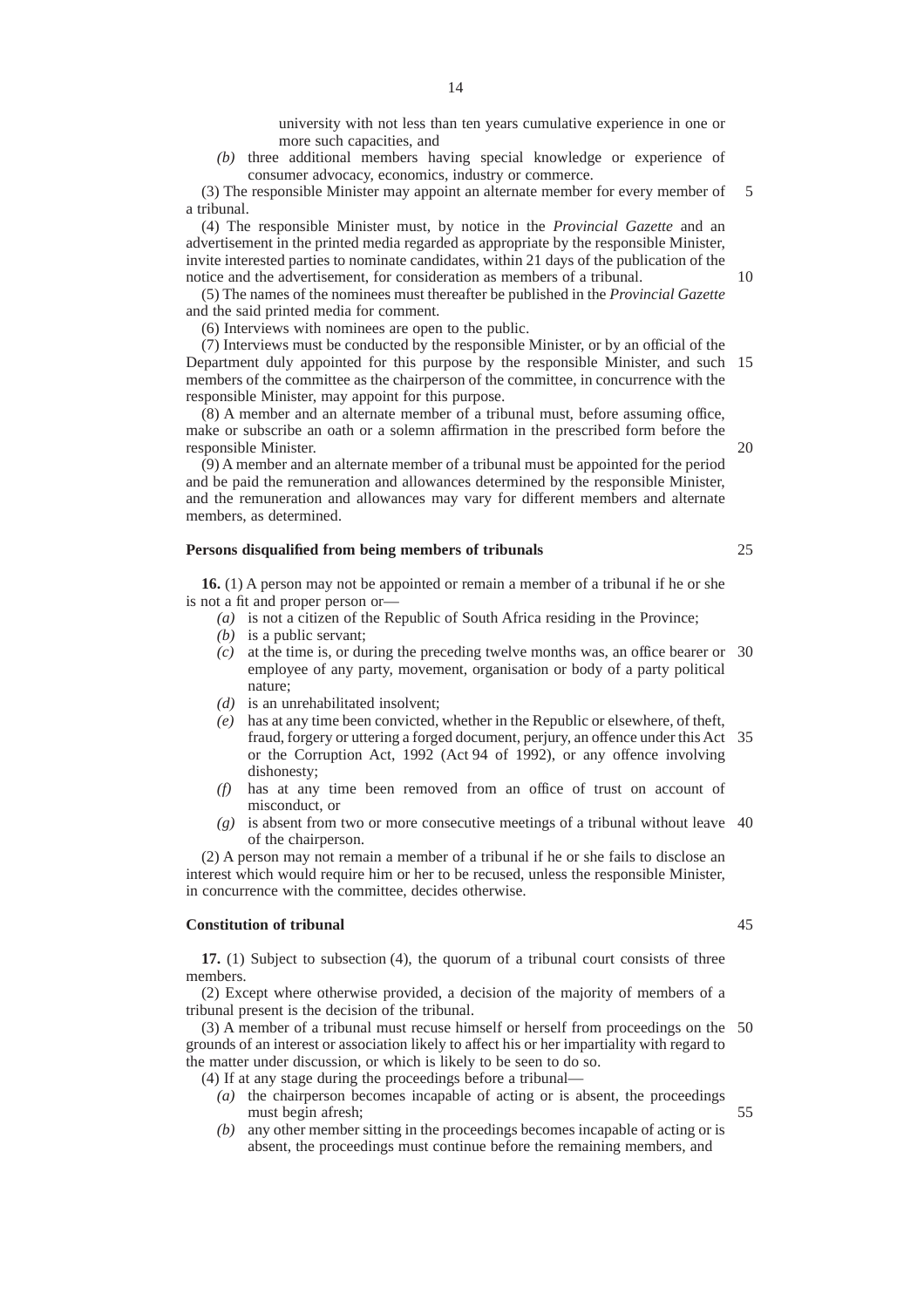*(c)* two or more members become incapable of acting or are absent, the proceedings must begin afresh unless all the parties to the proceedings agree unconditionally in writing to accept the decision of the majority of the remaining members.

(5) If the proceedings continue before an even number of members and there is a split 5 decision, the chairperson's decision is decisive.

#### **Powers, functions and duties of tribunal**

**18.** (1) A tribunal—

- *(a)* must hear, consider and make a decision on any matter which is before it by virtue of proceedings envisaged by this Act;
- *(b)* may award costs, on a scale to be prescribed or in an amount determined by the tribunal, against any person found to have conducted the unfair business practice concerned and to have acted in a fraudulent or grossly unreasonable manner;
- *(c)* may generally deal with all matters necessary or incidental to the performance 15 of its functions under this Act, and
- *(d)* must exercise any other powers and perform the functions and duties assigned to it under this Act.

(2) Process of a tribunal runs throughout the Province and orders of a tribunal have force throughout the Province. 20

(3) The responsible Minister must, subject to the laws governing the Public Service, appoint—

- *(a)* a secretary for every tribunal to perform the administrative work incidental to the functions of the tribunal, and
- *(b)* any other persons that are necessary to assist the secretary of a tribunal. 25

## **Proceedings of tribunals**

**19.** (1) Proceedings before tribunals must be instituted by the Consumer Protector and, except in respect of proceedings instituted in terms of section 21, be instituted by summons in the prescribed form, to be served on the person concerned in any manner that is prescribed, which may include service outside the Province.

30

10

- (2) A tribunal may direct that the public or a member thereof may not attend proceedings of the tribunal or a portion thereof, if this is justified in the interests of—
	- *(a)* the conduct of the proceedings or the consideration of the matter in question, or
	- *(b)* the protection of the privacy of a person alleged to be involved in the unfair 35 business practice in question or of the confidentiality of information relating to that person.

(3) All proceedings of a tribunal are, subject to the provisions of subsection (2), open to the public.

(4) Proceedings before a tribunal must be prosecuted by the office, which may be 40 represented or assisted by an advocate, attorney, or any other person approved by the Consumer Protector.

(5) Subject to section 21(4), a person against whom proceedings are instituted or who may be adversely affected by those proceedings, is entitled to participate in the proceedings, and may appear in person or be represented or assisted by an advocate, 45 attorney or any other person.

(6) A tribunal must keep a record of its proceedings.

## **Summoning of witnesses and production of documents**

**20.** (1) For the purpose of ascertaining any matter relating to proceedings before a tribunal, a tribunal may— 50

*(a)* by summons in the prescribed form and under the hand of the secretary of the tribunal addressed to any person, including the person alleged to have performed the unfair business practice and served in the prescribed manner, require such person to appear before the tribunal at a time and place specified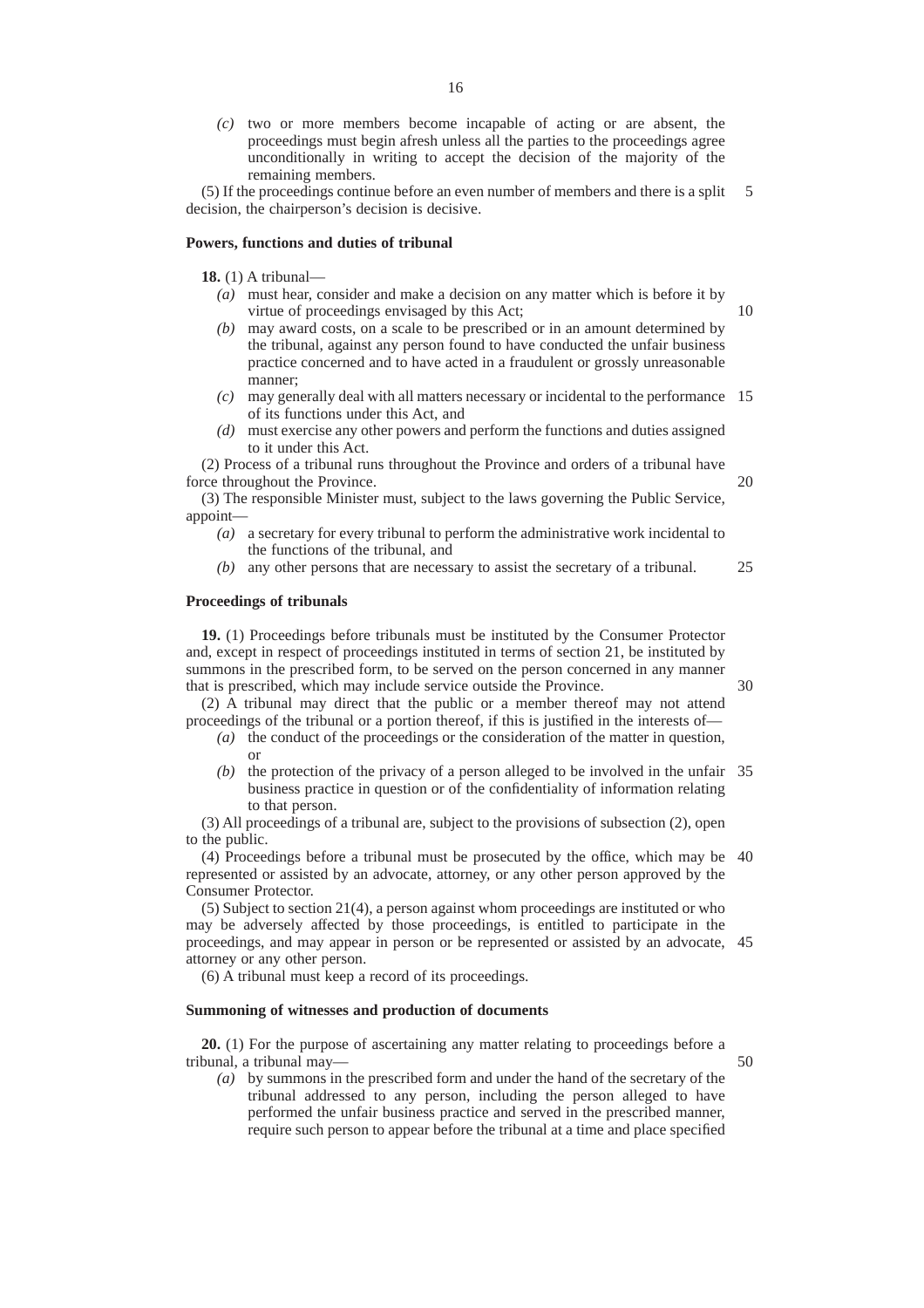in the summons, to give evidence and to produce a book, document or object in the possession or custody or under the control of the person which may be reasonably necessary, material and relevant in connection with those proceedings;

- *(b)* require such person to take an oath or make an affirmation, and
- *(c)* question such person and examine any book, document or object which he or she was required to produce.

(2) A person is guilty of an offence if he or she, when summoned in terms of this section, without sufficient cause—

- *(a)* fails to attend at the time and place specified in the summons or to remain in 10 attendance until the conclusion of the proceedings or until excused by a tribunal from further attendance;
- *(b)* refuses to take the oath or make an affirmation;
- *(c)* refuses to answer, or to answer fully and satisfactorily to the best of his or her knowledge or belief, any question lawfully put to him or her;
- *(d)* fails to produce a book, document or object in his or her possession or custody or under his or her control, which he or she was required to produce, or
- *(e)* makes a false statement before a tribunal knowing such statement to be false or not knowing or believing it to be true.

(3) A person who is summoned to appear in terms of this section may not refuse to 20 answer a question or to produce a book, document or object on the ground that he or she would thereby be exposed to a criminal charge: provided that, to the extent that the answer, book, document or object does expose the person to a criminal charge, no evidence thereof is admissible in any criminal proceedings against that person, except where that person stands trial on a charge contemplated in subsection  $(2)(c)$  to  $(e)$ , or in 25 section 319(3) of the Criminal Procedure Act, 1955 (Act 56 of 1955).

(4) A person who has attended the proceedings of a tribunal as a witness is entitled to the prescribed witness fee.

## **Urgent temporary orders**

**21.** (1) A tribunal may, upon presentation of information by the office, issue a 30 temporary order, subject to the provisions of subsection (2) or (3)—

- *(a)* prohibiting a person mentioned in the order from performing an act connected with the unfair business practice in question;
- *(b)* attaching money or other property or assets, whether corporeal or incorporeal, movable or immovable, held by that person;
- *(c)* making any other order that may be necessary to prevent the prejudice in question, and
- *(d)* authorising an investigating officer or a person in the service of the office to take the action specified in the order.

(2) An order contemplated in subsection  $(1)(a)$  may not be made unless the tribunal— 40

- *(a)* has a reasonable suspicion that an unfair business practice exists involving the person under investigation;
- *(b)* has a reasonable apprehension that without such action a consumer or a group or a class of consumers will be irreparably harmed; *(c)* is satisfied that there is no alternative legal remedy available, and

45

*(d)* after considering what is stated above, is satisfied that the prospect of harm to consumers if the order is not granted, outweighs the harm to the interests of the affected person or persons if the order were granted.

(3) An order contemplated in subsection (1)*(b)* may not be made unless, in addition to meeting the requirements contained in subsection (2), the tribunal has a reasonable suspicion that the affected person has or will have the intention to defeat the claims of consumers by concealing, dissipating or alienating the money or other property or assets. 50

(4) Where the interests of justice cannot otherwise be served, an urgent temporary order under this section may be issued without notice to the affected person.

35

5

15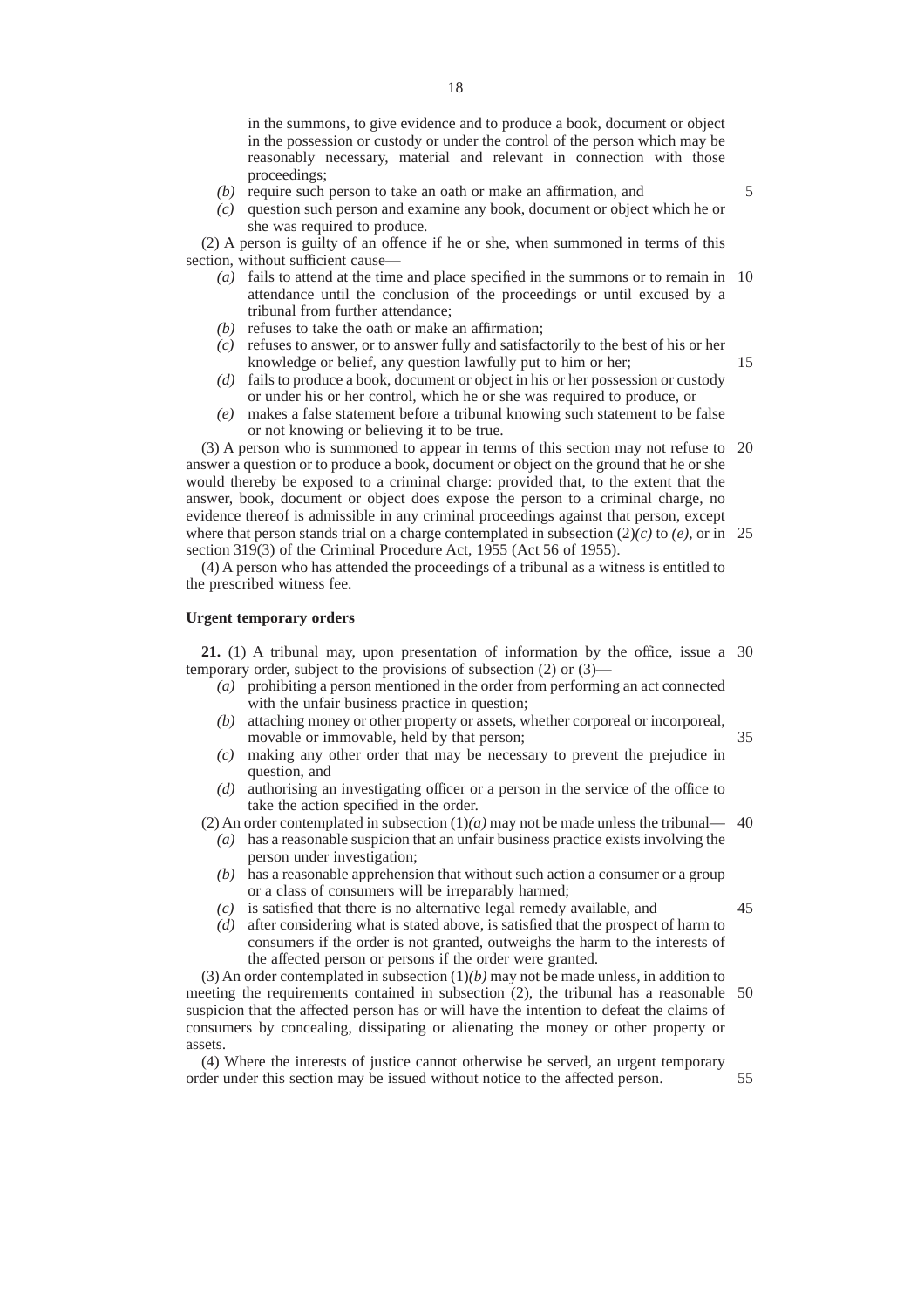(5) An order in terms of subsection (1), and any amendment, withdrawal or extension thereof in terms of subsection (6), must be served on the persons affected thereby, together with the reasons relied upon by the tribunal when issuing that order and a notification of the right of those persons under subsection (6)*(a)*, as well as the right to appeal against the decision of the tribunal in terms of section 26, and, where a tribunal so directs, be made known by notice in the *Provincial Gazette* and in the other media regarded to be appropriate by a tribunal.

5

10

35

(6) A temporary order contemplated in subsection (1)—

- *(a)* may be amended or withdrawn by a tribunal on application by the office or by a person affected thereby, and
- *(b)* remains in force for any period or extended period that a tribunal may from time to time determine, provided that a temporary order still in force at the finalisation of proceedings instituted under section 13(1) or 21(7) may not remain in force beyond that date.

(7) The service of an order in terms of subsection (1) will, where proceedings are not 15 already before a tribunal, be regarded as the institution of proceedings before a tribunal.

#### **Confirmation of arrangements negotiated by office**

**22.** (1) The office may apply to a tribunal for confirmation of an arrangement concluded in terms of section 12: provided that where proceedings have been instituted in terms of section 13(1) or 21(7), the Consumer Protector must seek confirmation of 20 any arrangement.

(2) A tribunal may, with due regard to the interests of affected consumers, issue an order—

- *(a)* confirming the arrangement;
- *(b)* confirming the arrangement with the modifications agreed to by the persons 25 concerned and subject to the conditions agreed to by those persons, as a tribunal may deem fit, or
- *(c)* setting aside that arrangement if, after the persons involved in the arrangement have been given an opportunity to be heard, it is satisfied that the arrangement will not ensure the stay or prevention of the unfair business practice in 30 question, and thereafter continue with proceedings if they have been instituted, or recommend that proceedings be formally instituted if not formally instituted.

(3) An order in terms of subsection (2)*(a)* or *(b)* must be published in the *Provincial Gazette* and will have the same effect as an order in terms of section 23 or 25.

## **Order by tribunal prohibiting unfair business practice**

**23.** (1) If a tribunal, at the conclusion of any proceedings instituted in the tribunal in terms of section  $13(1)$  or section  $21(7)$ , at which a reasonable opportunity to make representations has been afforded to all persons who may be adversely affected by the outcome thereof, is satisfied that an unfair business practice exists or may come into 40 existence and has not confirmed an arrangement as contemplated in section 22(2), a tribunal may issue any order that may be necessary to ensure the stay or prevention of the unfair business practice in question, and that order may, without prejudice to the generality of the aforegoing, direct—

- *(a)* a person concerned in the unfair business practice to take any action, including 45 steps for the dissolution of a body, whether corporate or unincorporated, or the severance of a connection or form of association between two or more persons, including such bodies, that may be necessary to ensure the stay or prevention of the unfair business practice, and
- *(b)* a person who is or was party to an agreement, understanding or omission, or 50 who uses or has used advertising or a type of advertising, or applies or has applied a scheme, practice or method of trading, including a method of marketing or distribution, or commits or has committed an act, or brings or has brought about a situation, or has or has had an interest in business or a type of business or derives or has derived any income from a business or type of 55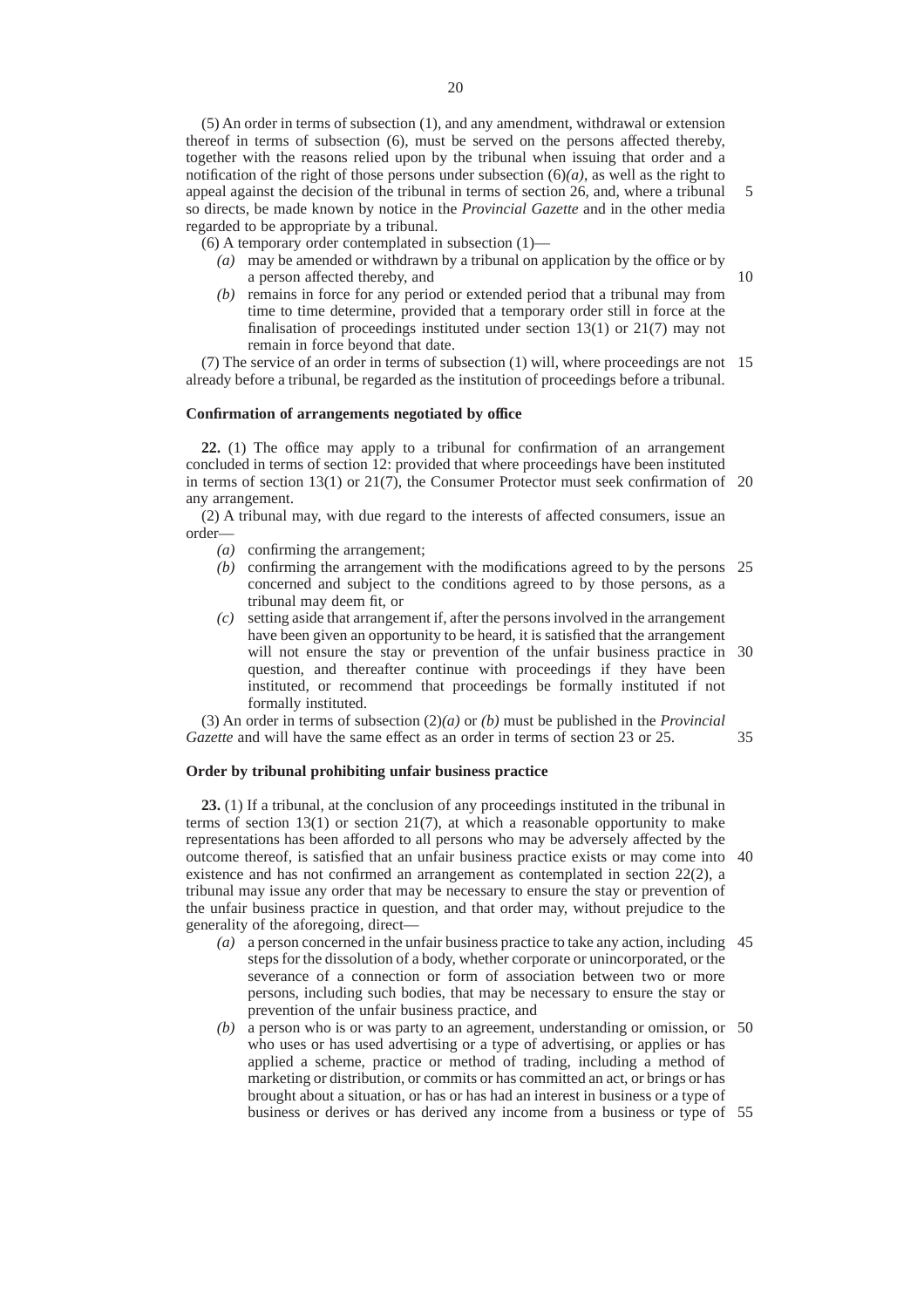business which is connected with the unfair business practice and which may be specified in the order to—

- (i) terminate or cease to be a party to that agreement, understanding or omission;
- (ii) refrain from using that advertising or that type of advertising;
- (iii) refrain from applying that scheme, practice or method of trading;
- (iv) cease to commit that act or to bring about that situation;
- (v) cease to have an interest in that business or that type of business or to derive income therefrom;
- (vi) refrain from at any time— *(aa)* becoming a party to any agreement, understanding or omission; *(bb)* using any type of advertising;
	- *(cc)* applying any scheme, practice or method of trading, or
	- *(dd)* committing any act or bringing about any situation of a nature specified in the order,

which a tribunal is satisfied is likely to be applied for purposes of or in connection with the creation or maintenance of an unfair business practice, and

(vii) refrain from at any time obtaining any interest in or deriving any income from a business or a type of business specified in the order.

(2) If a tribunal finds that money was accepted from consumers in the course of an unfair business practice, and it is necessary to limit or prevent financial loss to those consumers, a tribunal may—

- *(a)* order a person to repay that money to the affected consumers, together with interest at the prescribed rate;
- *(b)* appoint a curator to perform the functions set out in section 24;
- *(c)* give directions regarding security which the curator must furnish for the proper performance of his or her duties;
- *(d)* determine the powers and duties of the curator, and
- *(e)* give directions concerning the performance of the functions of the curator, or 30 the management of the affairs of the person concerned, or any other matter incidental thereto, regarded as necessary.

(3) Irrespective of whether or not money to be recovered from the person involved in the unfair business practice in terms of an order of a court of law has been received by that person, if a tribunal is of the opinion that such an order has the effect of enforcing 35 an unfair business practice, it may make any order that is necessary to restore the consumer to the position he or she would have been in if that unfair business practice had not taken place.

(4) At any time after a tribunal has granted an order in terms of this section, a tribunal may approve the correction of an omission or error or the clarification of a provision in 40 the order if such correction or clarification is necessary, and such a correction or clarification must be made known by notice in the *Provincial Gazette*.

- (5) An order of a tribunal in terms of subsection  $(1)$ 
	- *(a)* must be made known by notice in the *Provincial Gazette,* and
	- *(b)* may be made known in any other manner, including a notice in a newspaper 45 or magazine or on radio or television.

## **Functions of curator appointed by tribunal**

**24.** (1) A curator appointed under section 23(2) may, to the extent authorised by a tribunal and subject to any conditions imposed by it—

- *(a)* realise those assets of the person involved in the unfair business practice in 50question that are necessary for the reimbursement of the consumers concerned, and distribute them among the consumers;
- *(b)* take control of and manage all or any part of the business or affairs of such a person, in which event the management of the business or affairs of the person

5

10

15

20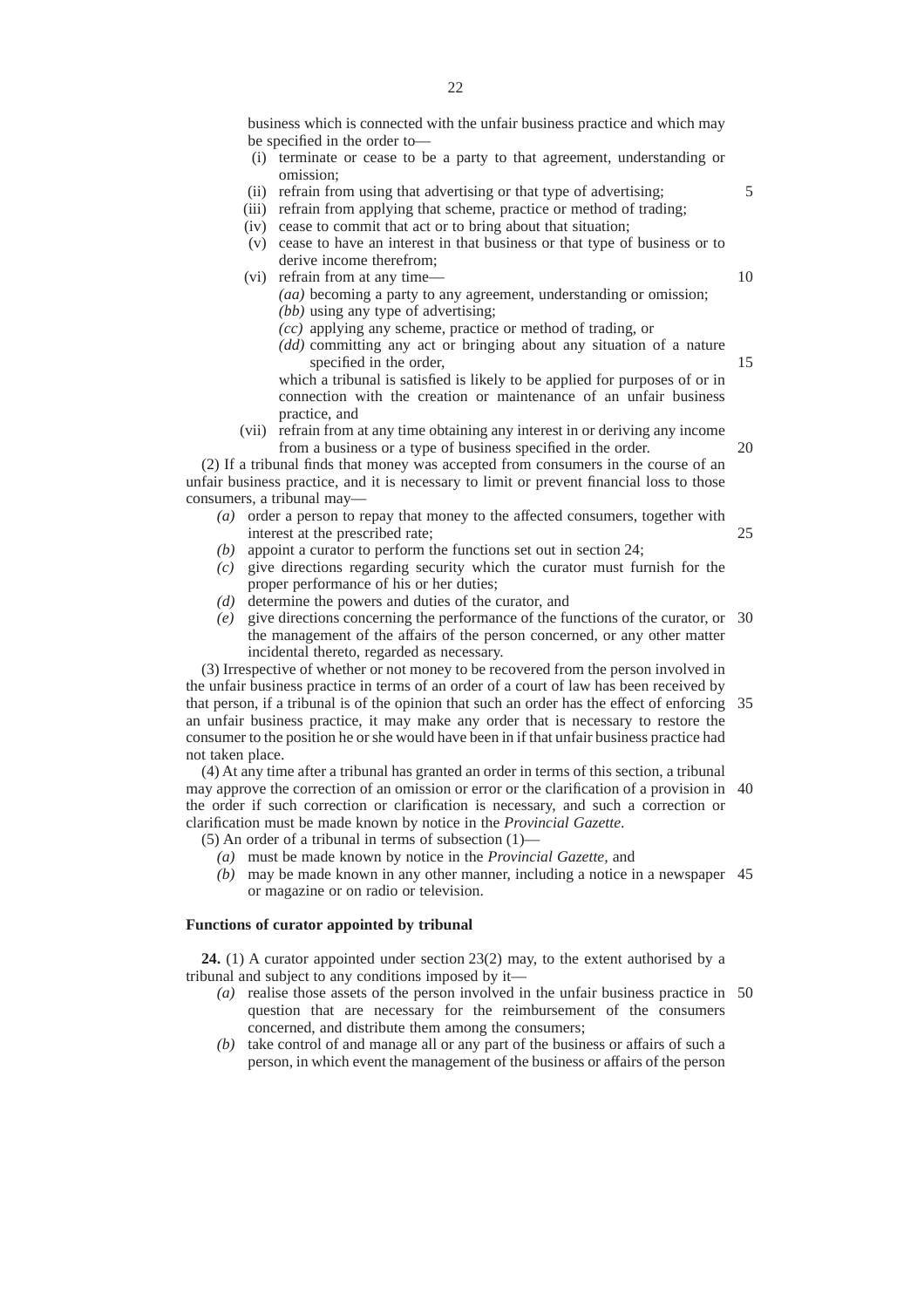involved in the unfair business practice shall vest in the curator, subject to the supervision of a tribunal, and any other person vested with the management of the business or affairs of that person shall be divested thereof;

- *(c)* suspend or restrict, as from the date of his or her appointment as curator or any subsequent date, the right of creditors of the person involved in the unfair business practice to claim or receive any money owing to them by that person until the due performance of the order of a tribunal; 5
- *(d)* make payments, transfer property or take steps for the transfer of property of the person involved in the unfair business practice at the time, in the order and in the manner deemed fit by the curator;
- *(e)* open and maintain banking or similar interest-bearing accounts;
- *(f)* enter into agreements on behalf of the person involved in the unfair business practice;
- *(g)* convene from time to time, in the manner deemed fit by him or her, a meeting of creditors of the person involved in the unfair business practice for the 15 purpose of establishing the nature and extent of the indebtedness of that person to the creditors and for consultation with the creditors in so far as the curator deems it necessary;
- *(h)* negotiate with any creditor of the person involved in the unfair business practice with a view to the final settlement of the affairs of that creditor against 20 that person;
- *(i)* make and carry out, in the course of the management by the curator of the business or affairs of the person involved in the unfair business practice, any decision which in terms of the provisions of the Companies Act, 1973 (Act 61 of 1973), would have been required to be made by means of a special 25 resolution contemplated in section 199 of that Act;
- *(j)* by public auction, tender or negotiation, dispose of any asset of the person involved in the unfair business practice, including—
	- (i) any advance or loan, or
	- (ii) any asset for the disposal of which approval is necessary in terms of 30 section 228 of the Companies Act, 1973, and
- *(k)* perform any further incidental or ancillary duties or functions that are necessary to give effect to any order of a tribunal.

(2) A tribunal may at any time after it has appointed a curator, amend, withdraw or vary a power granted to the curator, and any such amendment, withdrawal and variation 35 may be made known by notice in the *Provincial Gazette*.

(3) At the appointment of a curator—

- *(a)* the management of the business or affairs of the person involved in the unfair business practice vests in the curator, subject to the supervision of a tribunal, and any other person vested with the management of the business or affairs of 40 that person is divested of that management, and
- *(b)* the curator must recover and take possession of those assets of the person involved in the unfair business practice that may be necessary.

(4) A curator who is not in the full-time service of the State must, in respect of the services rendered by him or her, be paid out of the funds of the person involved in the 45 unfair business practice, the remuneration that may be prescribed: provided that if the funds of the person involved in the unfair business practice are insufficient to adequately compensate the curator, the curator must be paid from provincial funds any further remuneration and allowances that the responsible Minister may determine.

(5) The curator must report to a tribunal on his or her administration of the business 50or affairs of the person involved in the unfair business practice and must at the request of the tribunal provide any other information set out in that request.

(6) The curator must keep a proper record of the steps taken by him or her in the performance of his or her functions and of the reasons why such steps were taken.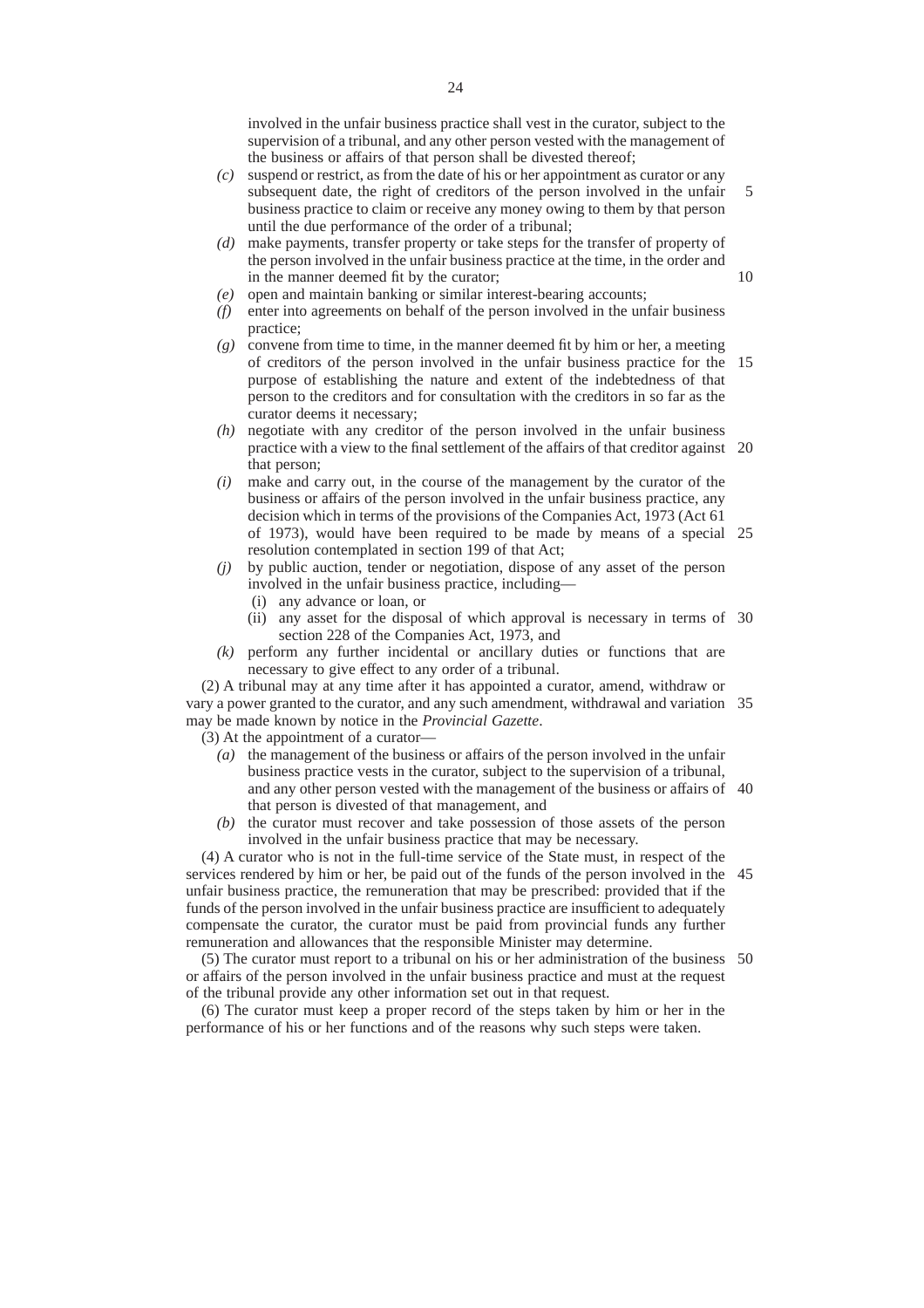#### **Declaration of certain business practices to be unlawful**

**25.** (1) If a tribunal, pursuant to proceedings instituted in a tribunal in terms of section  $13(1)$  or section  $21(7)$  is satisfied that it is in the public interest that a particular business practice or type of business practice which was the subject of the proceedings in question should be declared unlawful, it may—

- *(a)* declare the business practice or type of business practice concerned, unlawful, either generally or in respect of a particular area, depending upon whether the investigation was of a general nature or was undertaken in relation to a particular area;
- *(b)* declare an agreement, accord or undertaking or a term thereof void;
- *(c)* prohibit a person from entering into or being or continuing to be a party to an agreement, arrangement or understanding, or from using advertising, or from applying a scheme, practice or method of trading, or from committing an act or bringing about a situation which was the subject of the proceedings, either wholly or to the extent specified by a tribunal or subject to a condition or 15 exemption so specified or to an exemption contemplated in subsection (4), and
- *(d)* regulate a business practice or type of business practice which was the subject of the proceedings by determining conditions or requirements to be complied with in respect thereof.
- (2) An order of a tribunal in terms of subsection  $(1)$ 
	- *(a)* must be made known by notice in the *Provincial Gazette,* and
	- *(b)* may be made known in any other manner, including a notice in a newspaper or magazine or on radio or television.

(3) A notice under subsection (1) may at any time, on application by the Consumer 25 Protector after further investigation by the office, be withdrawn by a tribunal or be amended by it in a manner that is fitting.

(4) A tribunal may, on application by a person and after hearing the Consumer Protector and any other interested person, grant exemption from a provision, condition or requirement contemplated in subsection (1), to the extent and for the period and 30 subject to the conditions specified in the exemption.

(5) The provisions of section 23(2) shall *mutatis mutandis* apply to an order, a withdrawal or an amendment or exemption contemplated in this section.

(6) The person or body seeking an order in terms of subsection (3) or (4) must make that intention known by notice in the *Provincial Gazette*, and interested persons must be 35 invited to make objections to such an order.

#### **Appeal**

**26.** (1) Subject to section 13(1)*(b)* of the Consumer Affairs (Unfair Business Practices) Act, 1988 (Act 71 of 1988), there may be an appeal from any decision of a tribunal to the special court established in terms of section 13(2) of that Act.

40

(2) If an appeal is lodged with the special court in respect of a decision of a tribunal under section 21(1) of this Act, the operation of that decision may not be suspended unless the special court hearing that appeal, on application by the appellant concerned, so directs.

#### **Giving of notice to competent authorities of unfair business practices and offences** 45

**27.** (1) The Consumer Protector must, if there is reason to suspect that an unfair business practice which is or was the subject of an investigation by the office, exists or may come into existence somewhere in the Republic outside the Province, furnish the Consumer Affairs Committee established in terms of section 2 of the Consumer Affairs (Unfair Business Practices) Act, 1988 (Act 71 of 1988), and any competent authority in 50 the province concerned with particulars of the business practice in question and any relevant information which became known in the course of investigations by the office or proceedings before a tribunal.

(2) The Consumer Protector must, if there is reason at any time during or after the completion of an investigation to suspect that there has been or is being committed, or 55that an attempt has been or is being made to commit—

10

5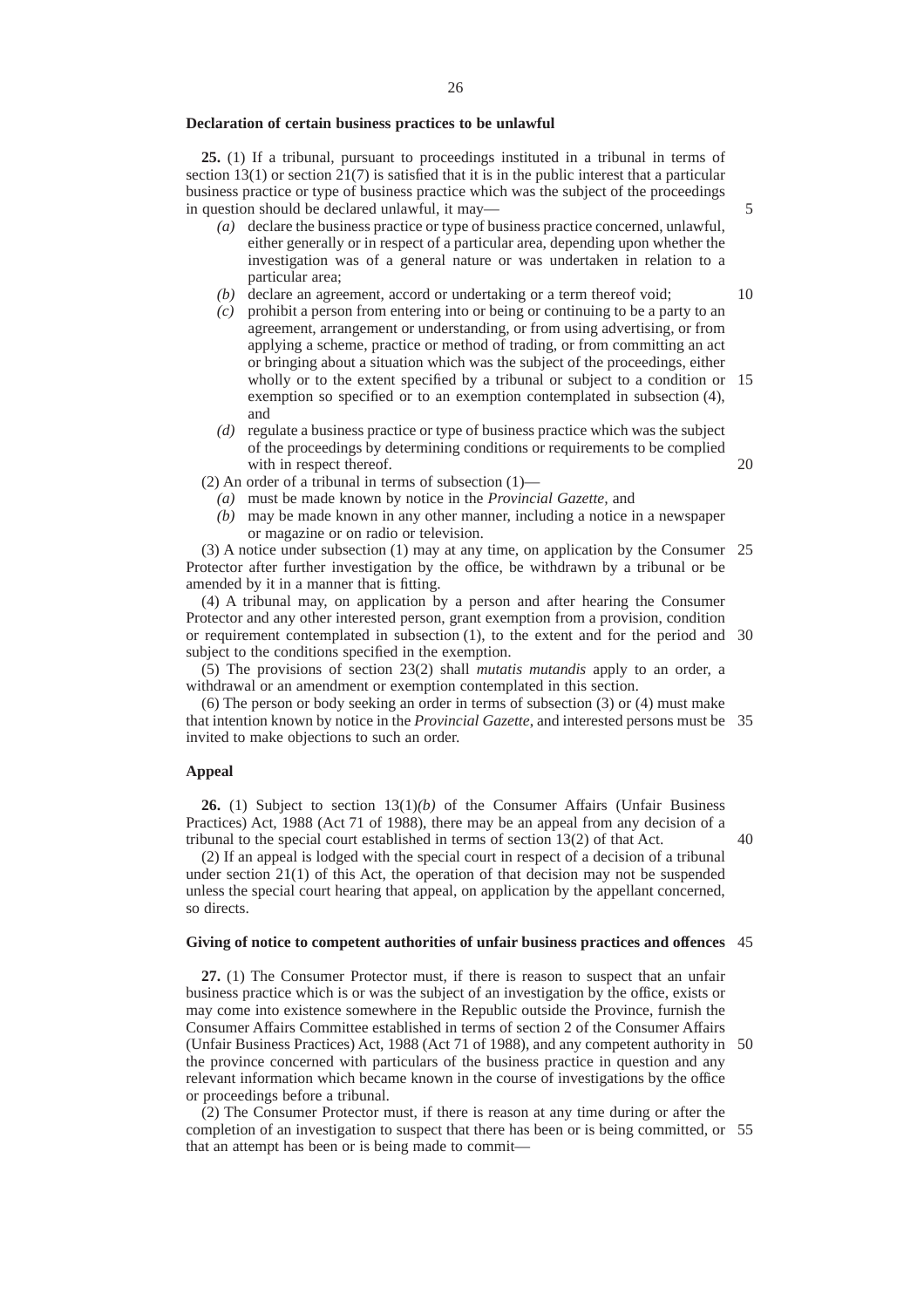- *(a)* an offence, notify the Director of Public Prosecutions concerned accordingly, and
- *(b)* a serious economic offence as defined in the Investigation of Serious Economic Offences Act, 1991 (Act 117 of 1991), lay the matter in question before the Director of the Office for Serious Economic Offences in the manner provided in section 4 of that Act. 5

#### **Confidentiality**

**28.** (1) An investigating officer, a person in the service of the office, a member of a tribunal, a curator or a person contemplated in section 5 or 20 may not disclose information acquired by him or her in the exercise or performance of powers, functions 10 or duties in terms of this Act, except—

- *(a)* in so far as may be necessary for the purpose of the due and proper exercise or performance of a power, function or duty in terms of this Act, or
- *(b)* on the order of a court of law.

#### **Limitation of liability**

**29.** A person, including the State, will not be liable for anything done in good faith under this Act.

## **Regulations**

**30.** (1) The responsible Minister must, with the concurrence of the committee and after consultation with the chairpersons of tribunals, make regulations relating to—

- *(a)* the practice and proceedings of tribunals;
- *(b)* any matter which in terms of this Act is required or permitted to be prescribed, and
- *(c)* any matter in general which is considered necessary or expedient to prescribe in order to achieve the objects of this Act.

25

30

35

20

(2) The responsible Minister must, not less than one month before any regulation is made, cause the text of such regulation to be published in the *Provincial Gazette,* together with a notice declaring the intention to make that regulation and inviting interested persons to furnish comments or make representations which they may wish to furnish or make in regard thereto.

(3) The provisions of subsection (2) shall not apply in respect of a regulation which, after the provisions of that subsection have been complied with, is amended by the responsible Minister after consultation with the chairpersons of the tribunals in consequence of comments or representations received on behalf of the responsible Minister in pursuance of such compliance.

#### **Offences in relation to prohibited business practices**

**31.** A person who contravenes or fails to comply with an order of a tribunal which has been made known by notice in the *Provincial Gazette*, is guilty of an offence.

## **Penalties**

**32.** A person who is convicted of an offence in terms of this Act is liable, in the case 40 of an offence referred to in—

- (1) section 31, to a fine not exceeding R200 000 or to imprisonment for a period not exceeding five years or to both that fine and that imprisonment, and
- (2) any other provision of this Act, to a fine not exceeding R100 000 or to imprisonment for a period not exceeding 12 months, or to both that fine and 45that imprisonment.